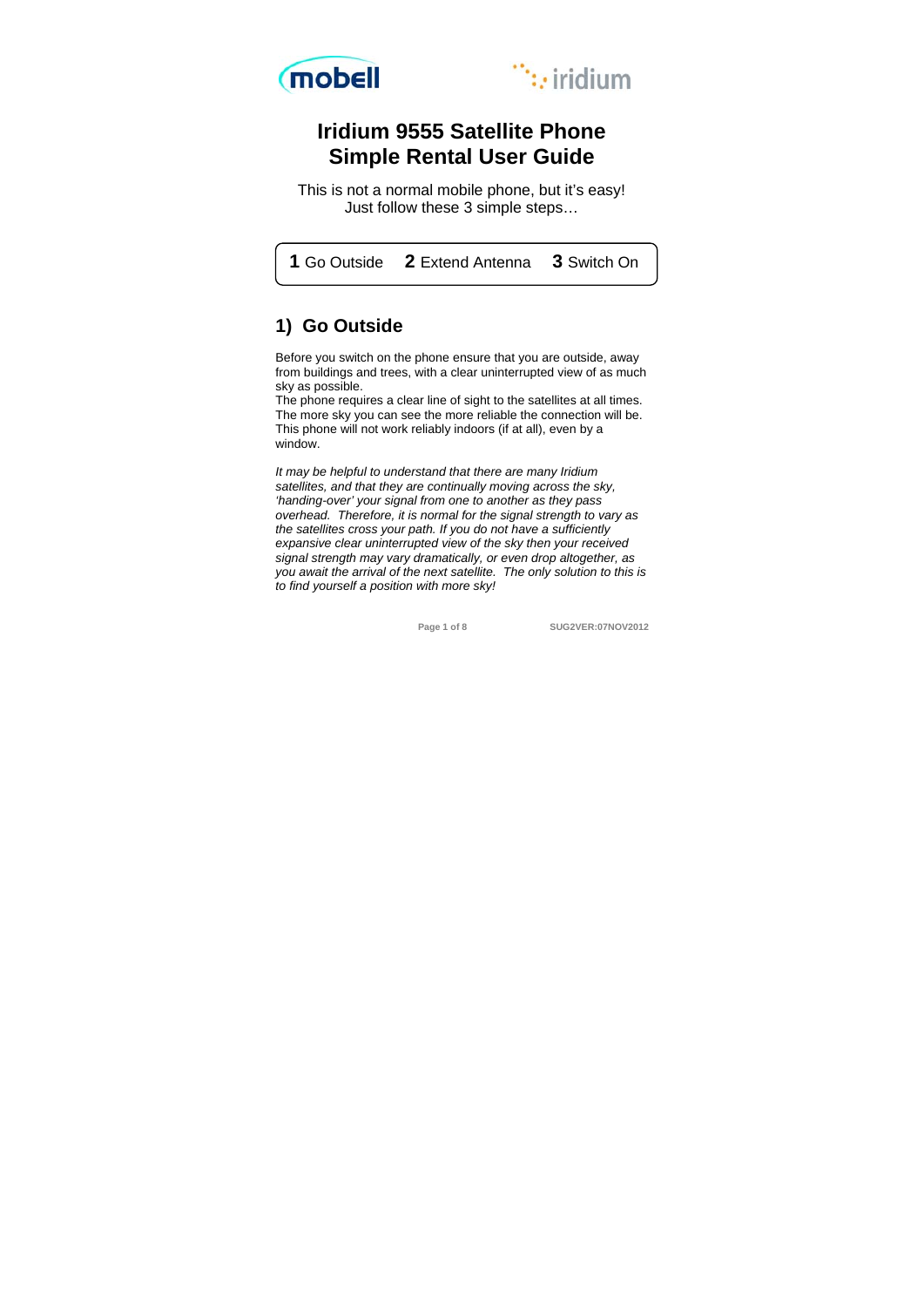# **2) Extend Antenna**

Fully extend the antenna from the body of the phone, and hold it vertically.

*The antenna works best when it is pointing vertically upwards. To achieve this it can be pivoted from side to side depending whether you intend to use the phone in your left or right hand. In practice however, in favourable signal conditions, this is usually unnecessary.*

# **3) Switch On**

Press and hold the Power button  $\textcircled{\tiny{}}$  on the top edge of the phone until the phone switches on (this takes a few seconds). The display will show "**Searching for network**" and the satellite signal strength (maximum 5 bars) will be shown at the top left of the screen.

Once a satisfactory signal has been acquired the display will show "**Registered**" and the phone is ready to make and receive calls.

*This whole process should take less than a minute. If the phone has not successfully registered in this time then it may be necessary to turn off the phone and retry. The most likely cause for failed registration, however, will be poor signal strength. For best results always remember to keep the antenna vertical and to position yourself away from any local obstructions (buildings, trees, etc.) and find yourself the best possible view of as much sky as you can.* 

 **Page 2 of 8 SUG2VER:07NOV2012**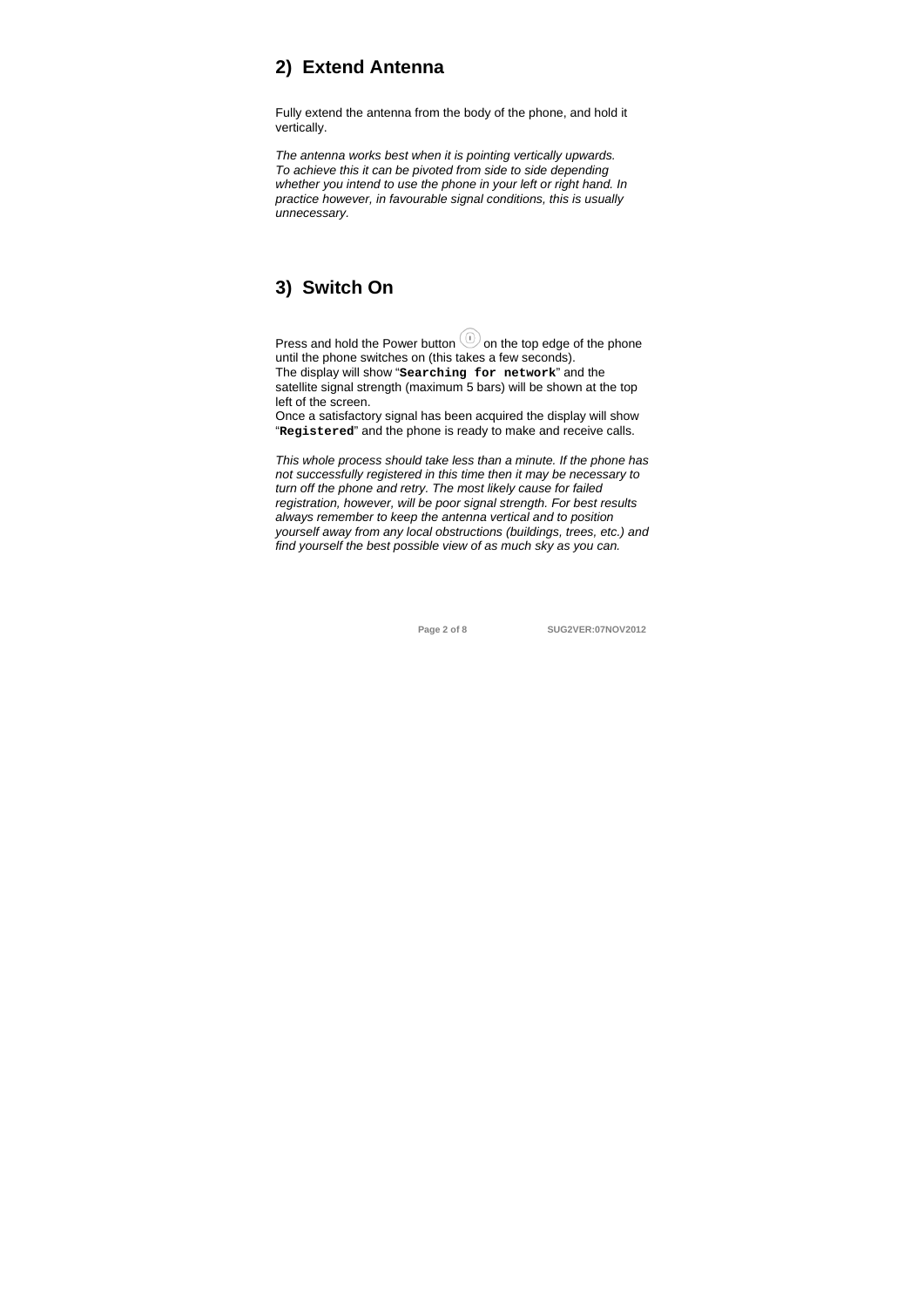# **Making Calls from the Iridium Phone**

All calls must be dialled in the following format, always including the appropriate country code, and omitting the leading zero of the area code (if there is one):



The Iridium phone will automatically insert the '+' symbol in front of the number you enter.

Just enter the number you wish to dial and press the green key.

*For example: to call Mobell in the UK…* 

44 1543 426999

*to call another Iridium phone…* 

8816 xxxx xxxx



 $\sim$ 

# **Receiving Calls**

When the phone rings, answer the call by pressing the green key

| $\frac{1}{2}$ | W<br>--- |
|---------------|----------|

# **To End Calls**

Press the red key



 **Page 3 of 8 SUG2VER:07NOV2012**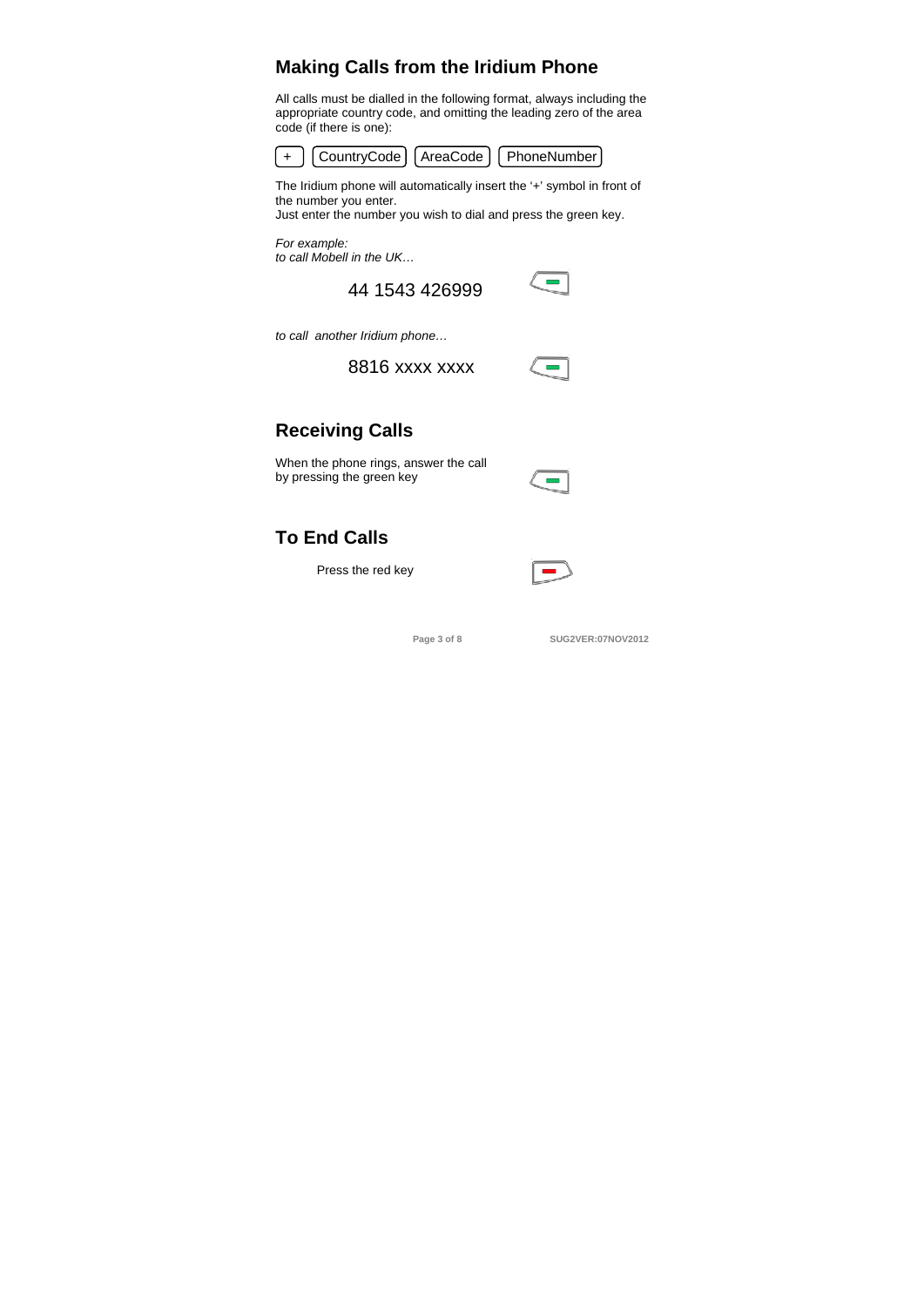# **Sending Messages from the Iridium Phone**

You can send short text messages to email addresses, other Iridium phones and most mobile phones.

## **To send a text message to a mobile phone or another Iridium phone**

Press **Menu** , scroll down to **Messages** and press **Select** Press **Select** (**Create message**) **Type your message** *(using the number keys to select letters - max 160 characters)* and press **Options** Press **Select** (**Send**) Press **Add** (**New Recipient**) Press **Select** (**Enter Number**) **Enter the recipient's number**, in international format: + CountryCode AreaCode PhoneNumber.  *For example, to a UK mobile: + 44 xxxx xxxxxx , or to another Iridium phone: + 8816 xxxx xxxx)* Press **OK,** scroll down to highlight the number, and press **Send**

## **To send a text message to an email address**

Press **Menu**, scroll down to **Messages** and press **Select** Press **Select** (**Create message**) Enter the recipient's *email address*, followed by a *space*, and then **type your message** *(using the number keys to select letters – max 160 characters - for the 'dot' press 1; for the @ symbol press 1 twice, and for the space press 1 four times)*  Press **Options** Press **Select** (**Send**) Press **Add** (**New Recipient**) Press **Select** (**Enter Number**) In the '**Number:**' box, after the **+**, enter **\*2** and press **OK** Scroll down to highlight the **+\*2** and press **Send**

 **Page 4 of 8 SUG2VER:07NOV2012**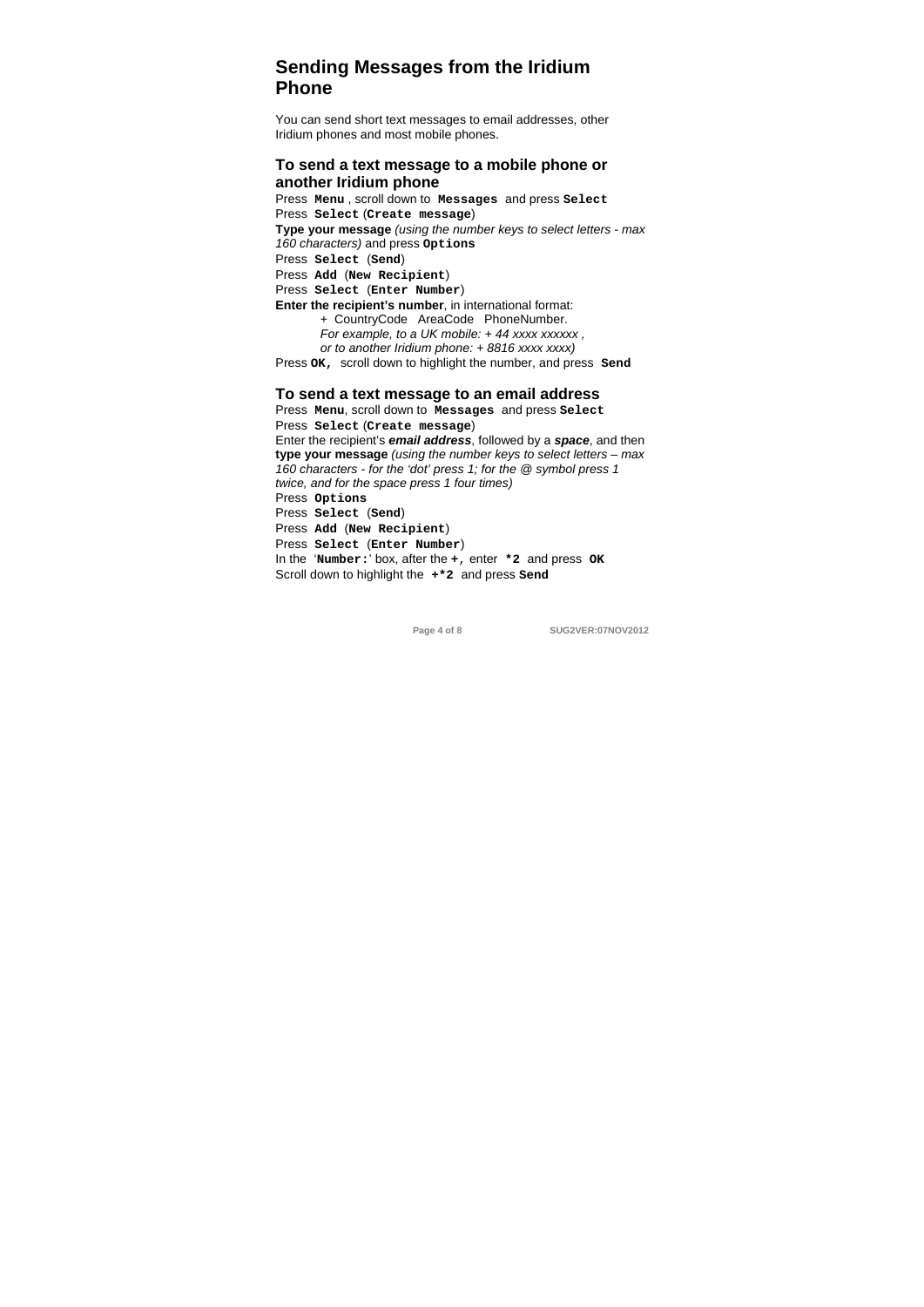## **Making Calls to the Iridium Phone**

There are two ways to a call an Iridium phone; *'Direct-Dialling', and '2-Stage Dialling'***.** 

Unfortunately many phones cannot make **direct-dialled** calls to satellite phones; even phones that can are often charged at very high rates. Some telephone providers charge up to £10 per minute for direct-dialled calls to Iridium phones, therefore callers are first advised to contact their provider to confirm the cost!

Iridium's **2-Stage dialling** system solves these problems by providing a UK number to call instead. This means that virtually any phone will be able to call you, and the caller will only pay for the cost of a call to a UK 0870 number. The Iridium user will be charged an incoming call charge for calls dialled in this way, however the sum of these two charges is usually far less than the cost of a direct-dialled call.

## **Direct-Dialling to the Iridium Phone**

## From the UK, call 00 8816 xxxx xxxx

*(If calling from outside the UK, the caller must replace 00 with the appropriate international dial-out code for the country they are calling from)* 

## **2-stage Dialling to the Iridium Phone**

 **1)** Call 0870 288 1455

**2)** At the voice prompt, enter the 12 digit Iridium phone number...

## 8816 xxxx xxxx

 **Page 5 of 8 SUG2VER:07NOV2012**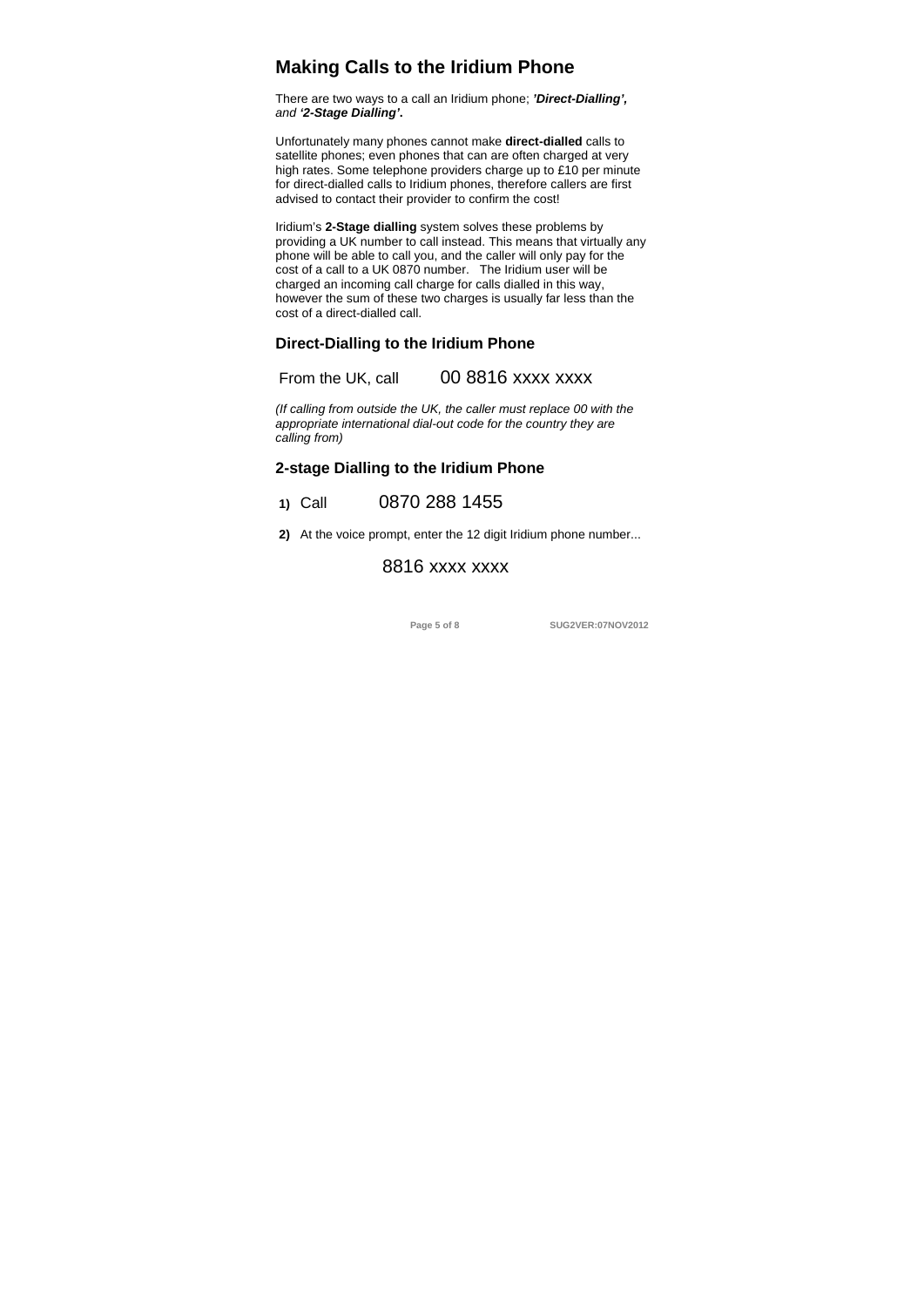## **Sending Messages to the Iridium Phone**

It's easy to send messages to the Iridium phone – see the three options below:

## **Leave a Voicemail Message**

If the Iridium phone cannot be reached (because it is switched off, out of coverage, or busy on another call) then incoming calls will be forwarded to the Iridium Voicemail Service.

*Important note: The caller may be prompted to re-enter the Iridium phone number. If so, they must enter the 12 digits only (8816 xxxx xxxx).* 

## **Send a Text Message via the Internet**

Sending text messages to Iridium phones from mobile phones can be problematic. A more reliable alternative is to send text messages from Iridium's website. It's quick and easy – and totally free of charge:

- Visit http://messaging.iridium.com
- Enter the 12 digit Iridium phone number (8816 xxxx xxxx) - Type the message in the "Message" box (maximum 160
	-
- characters) - Click "Send Message"

### **Send a short email**

Each Iridium phone has its own email address – it is the 12 digit Iridium phone number followed by "@msg.iridium.com". (8816xxxxxxxx@msg.iridium.com) *Note that emails may contain up to 160 characters only, and that* 

*any text in the 'Subject' line will not be delivered.* 

*These messages will be delivered to the Iridium phone the next time it registers with the satellite network.* 

```
 Page 6 of 8 SUG2VER:07NOV2012
```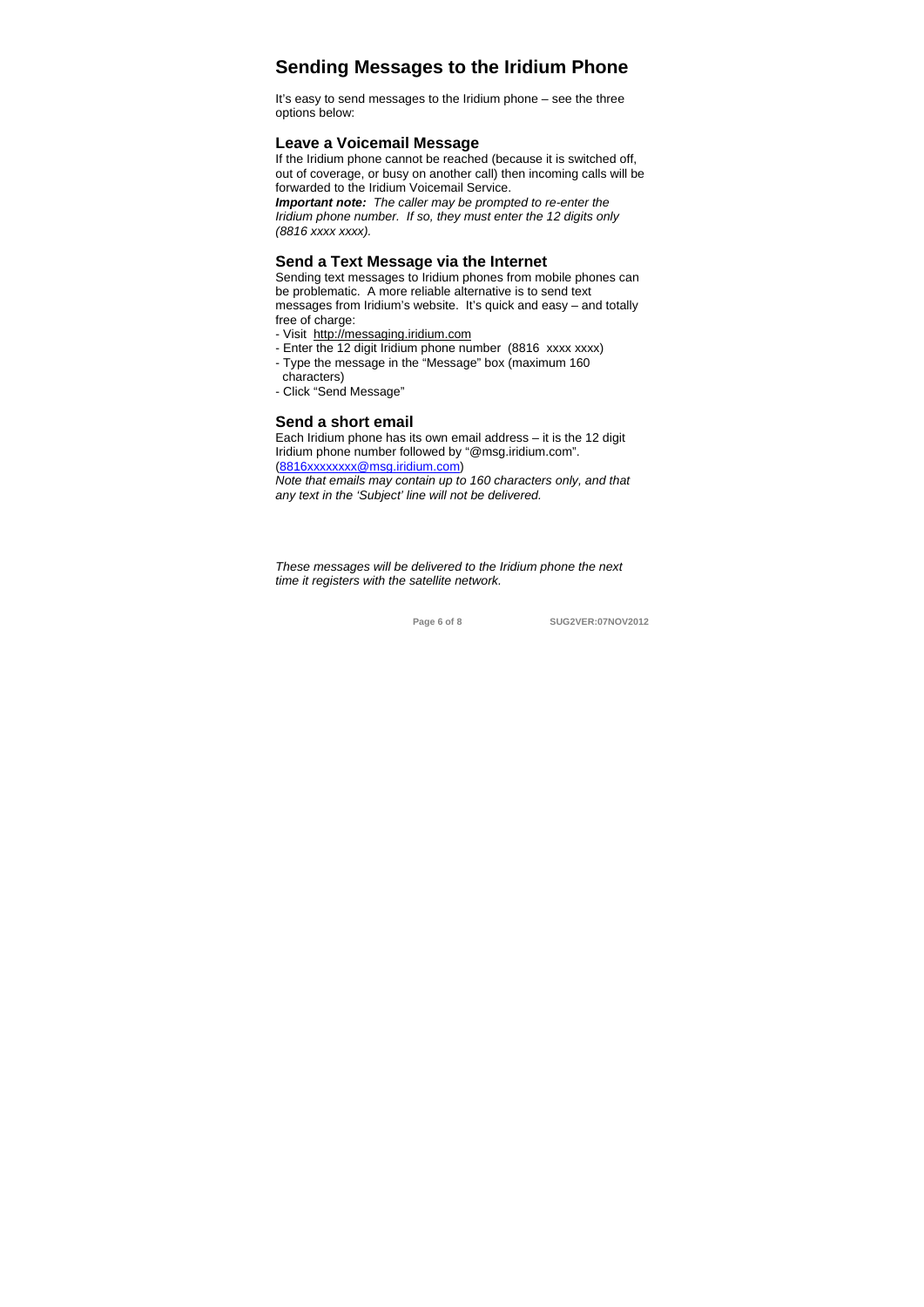# **Voicemail**

## **Leaving a Voicemail Message**

If your Iridium phone cannot be reached (because it is switched off, out of coverage, or busy on another call) then your incoming calls will be forwarded to the Iridium Voicemail Service.

*Important note: The caller may be prompted to re-enter your Iridium phone number. If so, they must enter the 12 digits only (8816 xxxx xxxx).*

## **Voicemail Notification**

Notification of your new voicemail messages will automatically be delivered to your Iridium phone either when it is next switched on, re-establishes coverage, or your current call is ended.

#### **Listening to your Voicemail Messages**

To listen to your voicemail messages simply call your own Iridium phone number:



At the prompt, enter your Voicemail Password. *This is the last 4 digits of your Iridium Phone Number.* 

Follow the voice prompts to listen to your messages.

- 1 to play your message(s)

- 7 to delete your message(s)

End the call by pressing the red key



**Page 7 of 8 SUG2VER:07NOV2012**